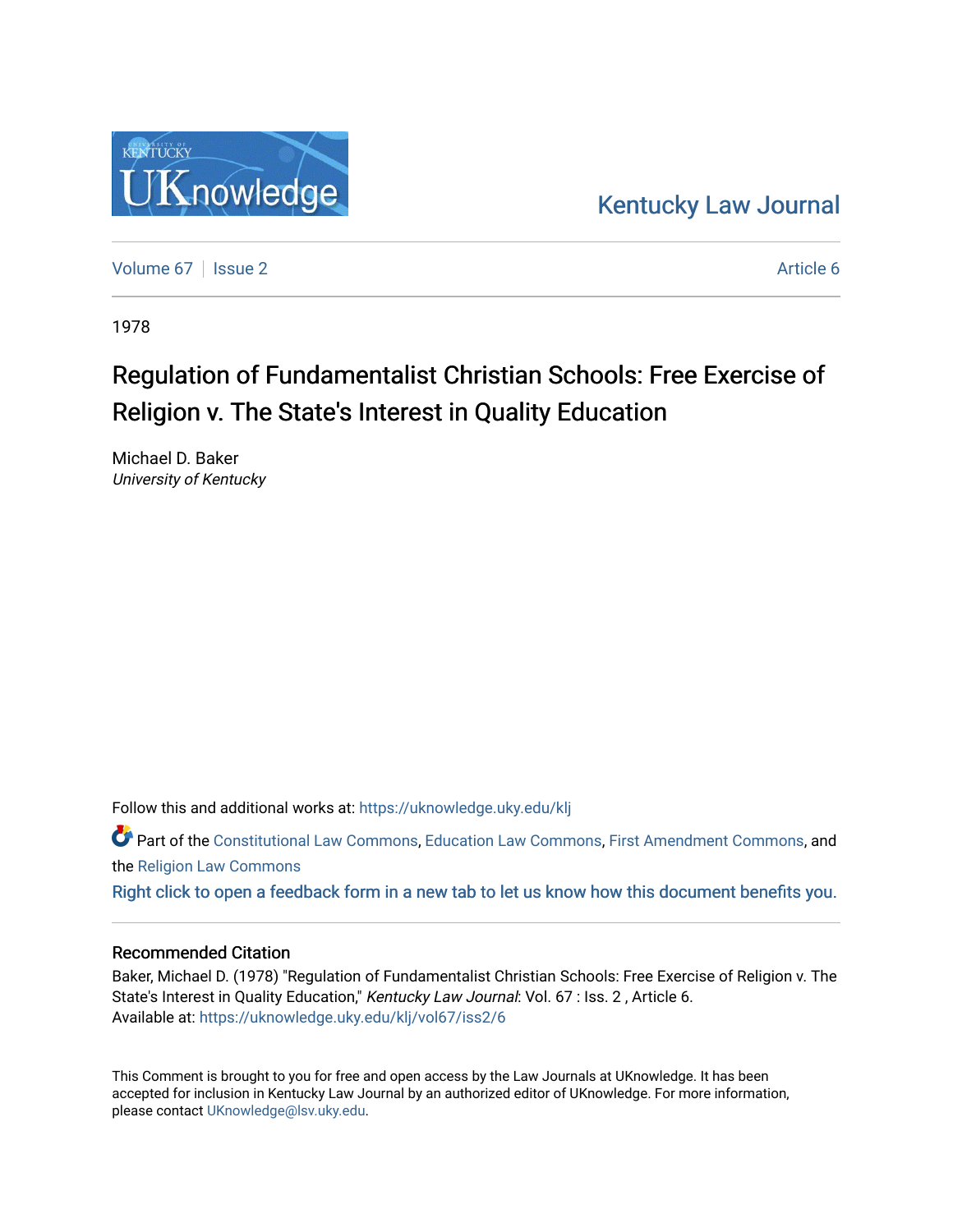## **COMMENTS**

## **Regulation of Fundamentalist Christian Schools: Free Exercise of Religion v. The State's Interest in Quality Education**

#### **INTRODUCTION**

"In these days, it is doubtful that any child may reasonably be expected to succeed in life if he is denied the opportunity of an education."' The truth of this observation, made a quarter of a century ago **by** the Supreme Court in *Brown v. Board of Education,* remains obvious today. But the recent emergence of fundamentalist Christian schools which oppose all forms of state regulation has severely threatened the ability of a state to guarantee to *all* its children the opportunity for a quality education. One report has estimated that, as a reaction to integration and because of a disdain for the "secular, humanistic values" being taught in the public schools, some **5,000** fundamentalist schools have "sprung up in the past few vears."<sup>2</sup>

The fundamentalists' legal argument against state regulation is based primarily upon the free exercise clause of the first amendment, applicable to states through the fourteenth.<sup>3</sup> Challenges to state regulation have met mixed results in the courts; courts in Ohio and Kentucky, for example, have ruled in favor of the schools, while a North Carolina court has ruled against them.'

Hinton v. Ky. St. Bd. of Educ., No. **88314** (Franklin Cir. Ct. Div. I, Oct. 4, 1978), *appeal docketed sub nom.* Ky. St. Bd. for Secondary and Elementary Educ. v. Rudasill, No. **78-SC-642-T** (Ky. Sup. Ct. Jan. **8,** 1979) [hereinafter cited as *Hinton];* State

Brown v. Bd. of Educ., 347 U.S. 483, 493 (1954).

<sup>&</sup>lt;sup>2</sup> The Louisville Courier-Journal, Feb. 4, 1979, § G, at 7, col. 1.

The first amendment's religion clauses prevent Congress from passing a law "respecting an establishment of religion or prohibiting the free exercise thereof." U.S. CONST. **AMEND.** I. Both prohibitions apply to the states through the fourteenth amendment. Everson v. Bd. of Educ. **330** U.S. 1 (1947) (establishment clause); Cantwell v. Connecticut, **310** U.S. 296 (1940) (Free Exercise clause).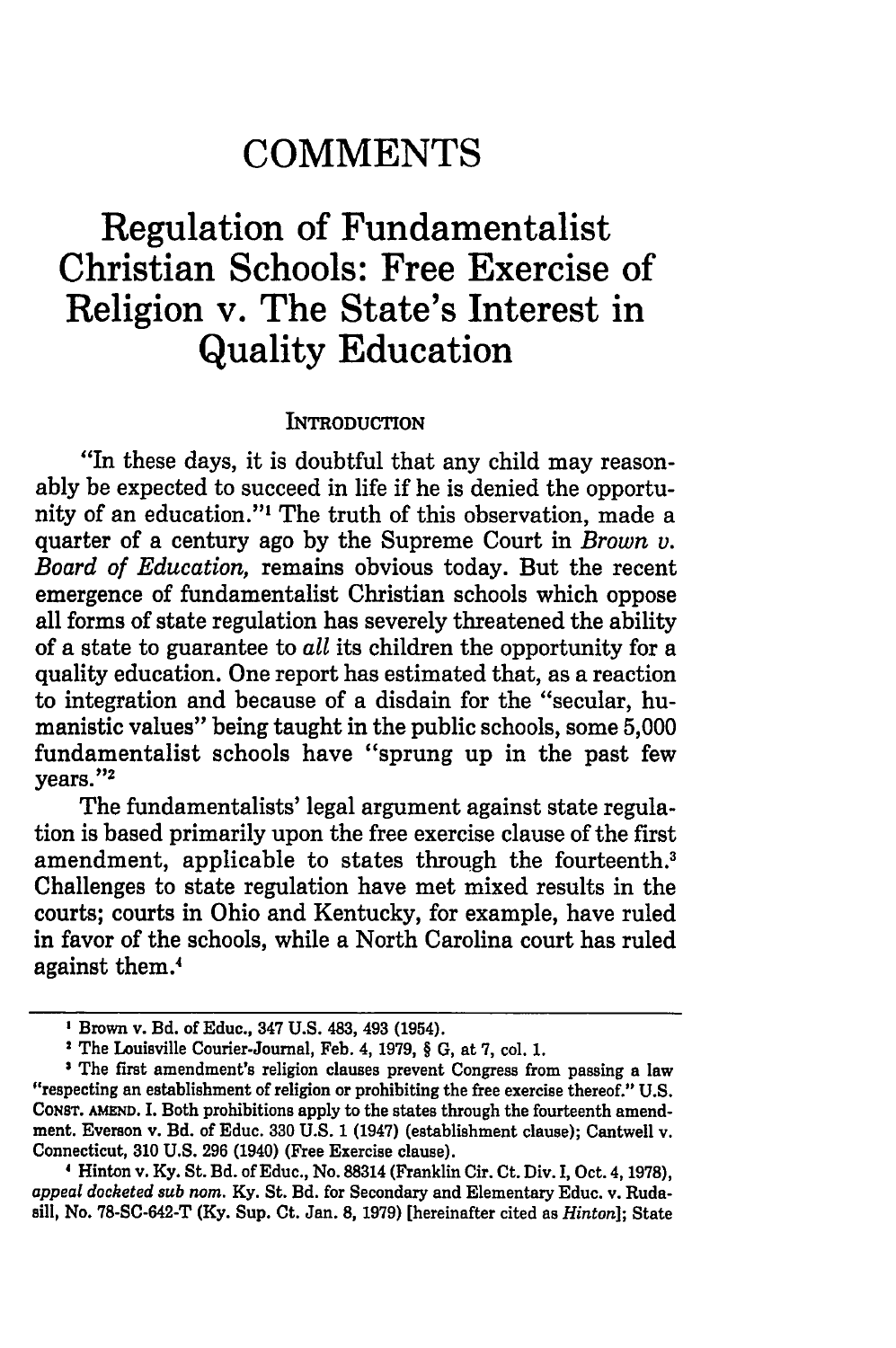The Kentucky case, *Hinton v. Kentucky State Board of Education, 5* is particularly worthy of note for two reasons. First, it is the most wide-sweeping victory to date for the fundamentalist schools.6 The Kentucky State Board of Education (now the Kentucky State Board For Secondary and Elementary Education) had attempted to force the plaintiff schools to comply with textbook approval requirements, teacher certification requirements, curriculum requirements, and certain other minimum standards for accreditation.<sup>7</sup> The court ruled that the imposition of each of these violated the free exercise clause.<sup>8</sup>

The Kentucky court invalidated all regulation of the *teaching* performed in these schools. *See* notes **7-9** and accompanying text *infra* for a brief summary of the court's holding. The Ohio Supreme Court in State v. Whisner, **351 N.E.2d 750** (Ohio **1976),** did not go as far. *See* Note, *Constitutional Law-Public Regulation of Private Religious Schools,* **37 Omo ST. L.J. 899, 925.(1976).**

**7** This Comment will deal only with the teacher, textbook, and curriculum requirements.

Ky. REv. **STAT.** § 156.445 **(1970)** [hereinafter cited as KRSJ provides that "[n]o textbook shall be used in any *public* school in Kentucky as a basal text unless **it** has been approved and listed on the state multiple list of textbooks **by** the state textbook commission." (emphasis added). State education officials have interpreted this as applying to private schools as well. *Hinton,* Findings of Fact No. **50,** at **7;** Brief for Plaintiffs at **26-27;** Brief for Defendants at 14-15. If a school wishes to use a basal text not on the "list" it must obtain approval from the state. *Hinton,* Findings of Fact, Nos. **57, 61,** at **8-9;** Brief for Plaintiffs at **27;** Brief for Defendants at 14-15.

While all schools are required to use only teachers certified **by** the state, the only requirement for certification to teach in a private school is a Bachelor's degree from an accredited college or university. KRS § **161.030 (1) (1970).**

The plaintiffs also specifically objected to curriculum guidelines adopted pursuant to KRS § **156.160(2)** (Supp. **1978)** as well as several of the standards contained in Standards for Accrediting Kentucky Schools, 704 Ky. **AD. REG.** § 10.022 **(1978).** Brief for Plaintiffs at **29-36.** The state has admitted that some of the standards are vague. *Hinton,* Findings of Fact No. 54, at **7.**

**3** *Hinton,* Conclusion of Law No. **1,** at 11-12. The court also ruled that the regulations violated the first amendment's establishment clause and section **5** of the Kentucky Constitution. *Hinton,* Conclusions of Law Nos. 2, **3,** at 12. Only the free exercise issue will be discussed at length in this Comment.

For a law to withstand an attack under the establishment clause, it must have a secular purpose, a principal effect neither advancing nor inhibiting religion, and no excessive entanglement with religion. Lemon v. Kurtzman, 403 **U.S. 602 (1971);** Walz

v. Columbus Christian Academy, No. **78-C.V.S.** 1678 (Wake Co. Superior Cir. Ct., Sept. **1, 1978).** *See* The Louisville Courier-Journal, Feb. 4, **1979,** § **G,** at **7,** col. **1.**

<sup>&#</sup>x27; The plaintiffs here were **"36** individuals [pastors and parents], five Christian schools, and one association of **[18]** Christian schools." *Hinton,* Brief for Defendants at **3.** The suit was brought specifically to obtain an order enjoining the state from enforcing its compulsory attendance law that requires parents to send children ages **7- 16** to an accredited school, and, indirectly, to prevent the state from enforcing its accreditation requirements against these religious schools.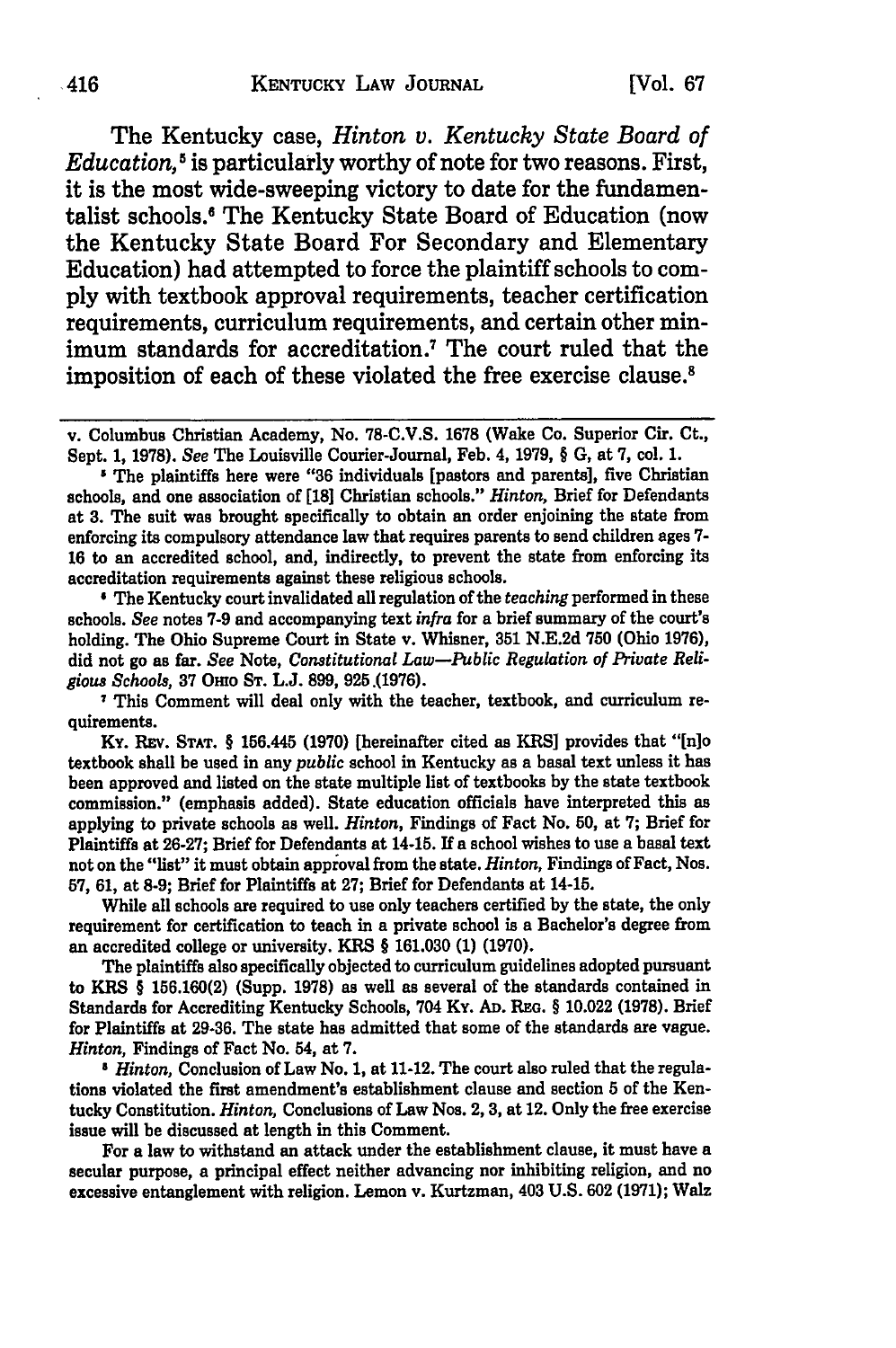Second, the *Hinton* court's approach to the problems of free exercise of religion and quality education was unique: by holding that the schools' use of standardized tests was sufficient protection for the state's interest in the education of its children,' the court only paid lip service to the need for quality education. This Comment will analyze the free exercise claim advanced in *Hinton* and examine the desirability of using uniform test scores as the sole measure of a school's performance.

#### **I.** THE FREE EXERCISE CLAIM"

In analyzing any free exercise claim, the courts must be

While the Supreme Court has never struck down a law under the establishment clause where there was *regulation of* instead of *aid to,* religion, such a claim could be justified under at least two theories. First, regulation could be characterized as an establishment of non-religion; second, the establishment clause could arguably mandate total separation of church and state, with the key word being "respecting" an establishment of religion. For a seventh circuit case str the establishment clause, though without a detailed explanation, see Catholic Bishop of Chicago v. NLRB, **559 F.2d** 1112 (7th Cir. **1977).**

In neither *Lemon* nor *Walz* did the Supreme Court adopt a balancing approach to the establishment clause claim. An implication of this is that a regulation which involves "excessive entanglement" will not be saved **by** a showing of a compelling state interest. The court in *Hinton* seemed confused on this point, saying, "Any such entanglement in religious matters, absent a compelling State interest, is forbidden." *Hinton* at **3.** Perhaps that confusion explains the court's readiness to find an excessive entanglement.

The Kentucky constitutional claim involves substantially the same issues as the first amendment claims. *Hinton,* Brief for Plaintiffs at **57.** One clause of the Kentucky Constitution, however, is particularly important: "[N]or shall any man be compelled to send his child to any school to which he may be conscientiously opposed." Ky. **CONST.** § **5.** Since this clause was written when education for every child was not as vital as it is today, the Kentucky courts should interpret it as being conditional, requiring a balancing of interests, rather than absolute. If they cannot in good conscience do so, the clause should be repealed. (Many other parts of the Kentucky Constitution are out of step with modem reality. *See, e.g.,* **Ky. CONST.** § **187,** which provides for "separate schools for white and colored children.").

The significance of the § **5** claim is that it may keep *Hinton* from reaching the United States Supreme Court. If the Kentucky Supreme Court rules for the fundamentalist schools on the issue, the case will not be reviewable because of the "adequate and independent state grounds" doctrine. *See* Herb v. Pitcairn, 324 **U.S. 117, 125-126** (1945).

' *Hinton* at 2.

 $\sim$   $\sigma$ 

' For an excellent discussion of the history and current status of the free exercise clause, see Riga, *Yoder and Free Exercise,* **6 J.L. AND EDUC. 449 (1977).** *See also* Marcus, *The Forum of Conscience: Applying Standards Under the Free Exercise Clause,* **1973 DUKE L.J. 1217.**

v. Tax Commission, **397** U.S. 664 (1969). The gist of the claim in *Hinton* was that the regulations represent an excessive entanglement.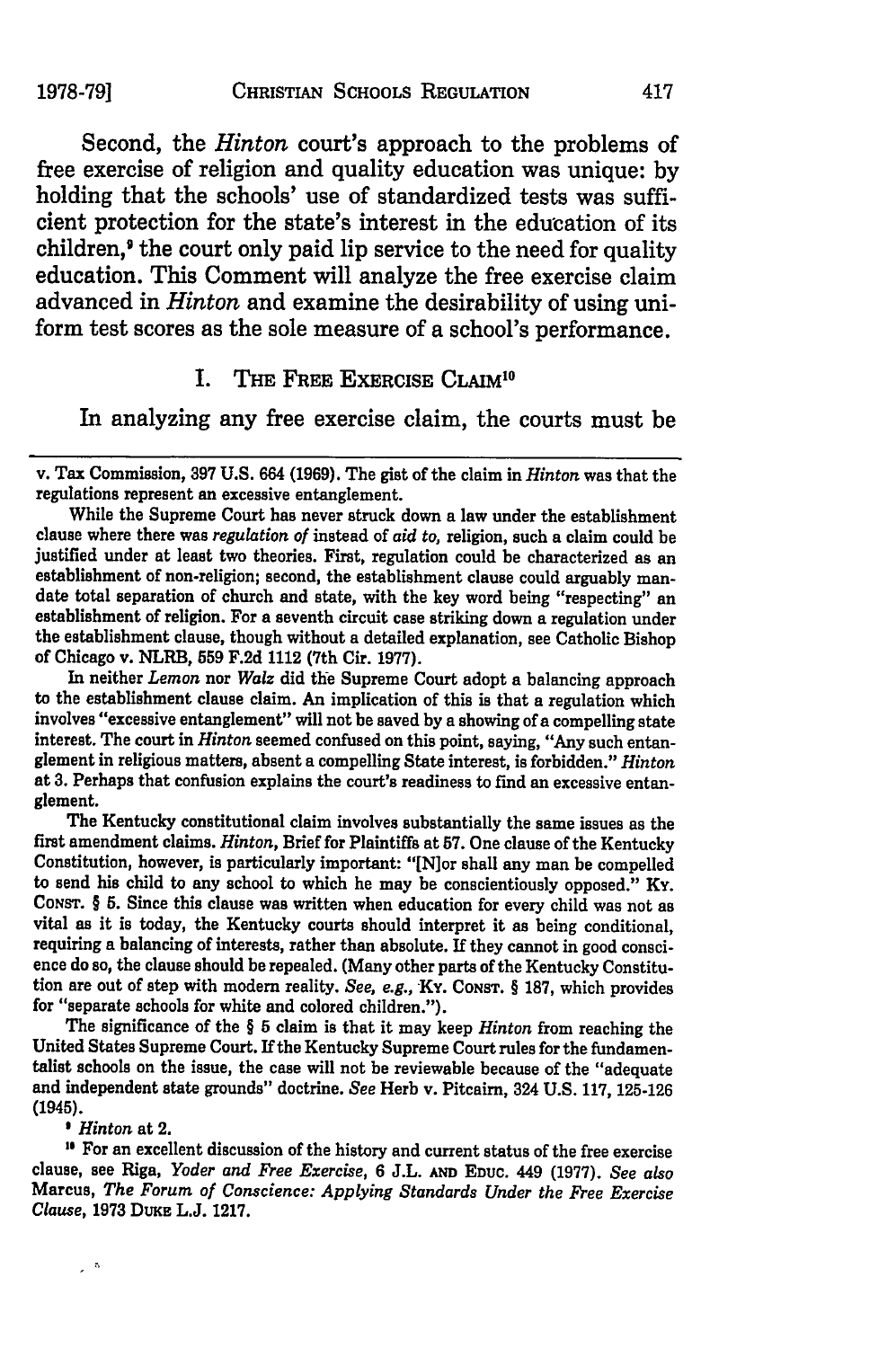careful not to "overprotect" religion. Such overprotection might be equivalent to establishing religion, a practice that is forbidden **by** the first amendment." The two religion clauses are, thus, to a degree, inconsistent. As the Court noted in *Walz v. Tax Commission*,<sup>12</sup> "[I]f expanded to a logical extreme, [either] would tend to clash with the other."<sup>13</sup> Thus, in determining the interference with a fundamentalist Christian school's free exercise, courts must examine the burdens on religion carefully, and not carry the free exercise clause to such extremes as to infringe upon the establishment clause.

In making their free exercise claim, the fundamentalist schools rely heavily upon the landmark case of *Wisconsin v.* Yoder.<sup>14</sup> There, the Supreme Court held unconstitutional Wisconsin's compulsory education law as it was applied to Amish children who were beyond the eighth grade. The burden on the free exercise of the Amish, a strict religious sect, was severe; the eventual destruction of their sect was likely **if** they were not exempted.<sup>15</sup> On the other hand, the state's interest in one or two years of education beyond the eighth grade was not great, particularly since Amish teenagers were getting practical experience in farming and the Amish people had always been selfsupporting.<sup>16</sup>

The *Yoder* Court applied a three-pronged balancing test, which had been established in *Sherbert v. Verner, <sup>17</sup>*and held that this minimal state interest did not justify such a severe burden on the Amish people.<sup>18</sup> This balancing test, the relevant

**1'** 406 **U.S. 205 (1972).** *Hinton* and *Yoder* have more in common than legal theo**ries.** The religious claimants were represented **by** the same attorney, William B. Ball, and used the same expert witness, Dr. Donald Erickson.

*"Id.* at **219.**

**,** In fact, the Amish convinced the Court that the incremental year or two of formal education "in place of their long-establised program of informal vocational education would do little to serve [the state's] interest." *Id.* at 222.

**17** 374 **U.S. 398 (1963).**

**Is** 406 **U.S. 205, 236 (1972).** *Yoder* prompted immediate comment in a number of law journals. *See, e.g.,* Note, *Freedom of Religion and Compulsory Education,* **26 ARK.** L. REV. **555 (1973);** Note, *Wisconsin v. Yoder: The Right to be Different* **-** *First*

**<sup>&</sup>quot;** *See* note **8** *supra* for a brief discussion of the establishment clause claim.

<sup>12</sup> **397 U.S.** 664 **(1970).**

**<sup>13</sup>***Id.* at **668-69.** For example, a prohibition of all governmental aid to religious schools on establishment clause grounds would likely force many of them to close, thus burdening their free exercise. Likewise, a wholesale granting of exemptions from general laws because of a religion's claim of free exercise would, to a degree, be an establishment of that religion.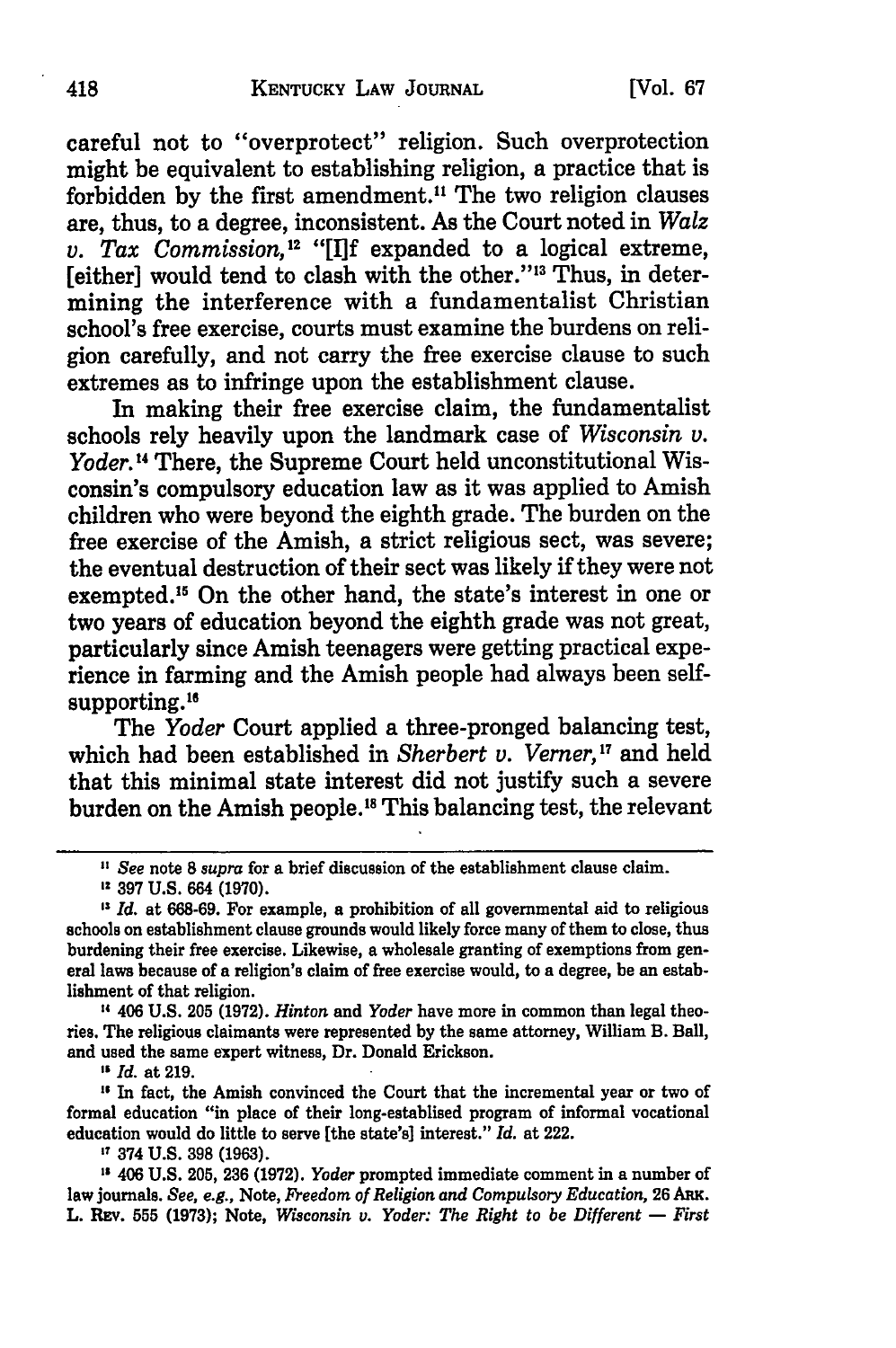test in any free exercise case, has been stated simply:

**[I]f** the individual demonstrates that his actions are sincerely religious and have been interfered with as a result of a state regulation, the state must demonstrate that it has a compelling interest in the regulation, an interest which could not be promoted **by** any less restrictive means."

Another analysis would weigh a free exercise claim according to two factors: "first, the sincerity and *importance* of the religious practice for which special protection is claimed; and second, the *degree* to which the governmental regulation interferes with that practice."<sup>20</sup> While the Supreme Court has never expressly accepted such an approach, a weighing **of** the importance of the religious practice and the degree of the burden is implicit in any balancing of interests. Language from *Yoder* bears this out:

The Court must not ignore the danger that an exception from a general obligation of citizenship on religious grounds may run afoul of the Establishment Clause, but that danger cannot be allowed to prevent any exception no matter how vital

*Amendment Exemption for Amish under the Free Exercise Clause,* 22 **DEPAuL L.** Rsv. **539 (1972);** Recent Decisions, *Constitutional Law* **-** *Free Exercise of Religion,* **11** DuQ. L. REv. 433 **(1973);** Note, *The Amish Prevail Over Compulsory Education Laws: Wisconsin v. Yoder,* **26** Sw. **L.J. 912 (1972).**

*Yoder* illustrates the continued change in the application of the free exercise clause. Only six years before *Yoder,* a nearly identical claim was involved in a case to which the Supreme Court denied certiorari. See State v. Garber, 419 **P.2d 896** (Kan. **1966),** *cert. denied,* **389 U.S. 51 (1967).** For an analysis of *Garber,* see Casad, *Compulsory High School Attendance and the Old Order Amish: A Commentary on State v. Garber,* **16 KAN. L. Rav. 423 (1968).**

" Marcus, *supra* note **10,** at 1242. Marcus' statement of the *SherbertlYoder* test is the most succinct found **by** this author. In *Yoder,* the state agreed that the Amish beliefs were sincerely religious. Wisconsin v. Yoder, 406 **U.S. 205, 209 (1972).** The Court went on to say:

It follows that in order for Wisconsin to compel school attendance beyond the eighth grade. **. .** it must appear either that the State does not deny the free exercise of religious belief **by** its requirement, or that there is a state interest of sufficient magnitude to override the interest claiming protection under the Free Exercise Clause.

*Id.* at 214. The "less restrictive means" part of the test comes from the *Yoder* Court's statement that "only those interests **...** not otherwise served can overbalance legitimate claims to the free exercise of religion." *Id.* at **215.**

**"** Giannella, *Religious Liberty Guarantee,* **80** HARv. L. Ray. **1381, 1390 (1967)** (emphasis added). For a discussion of this proposed test, see Clark, *Guideliies for the Free Exercise Clause,* **83** HAnv. L. **REv. 327,** 329-344 **(1969).**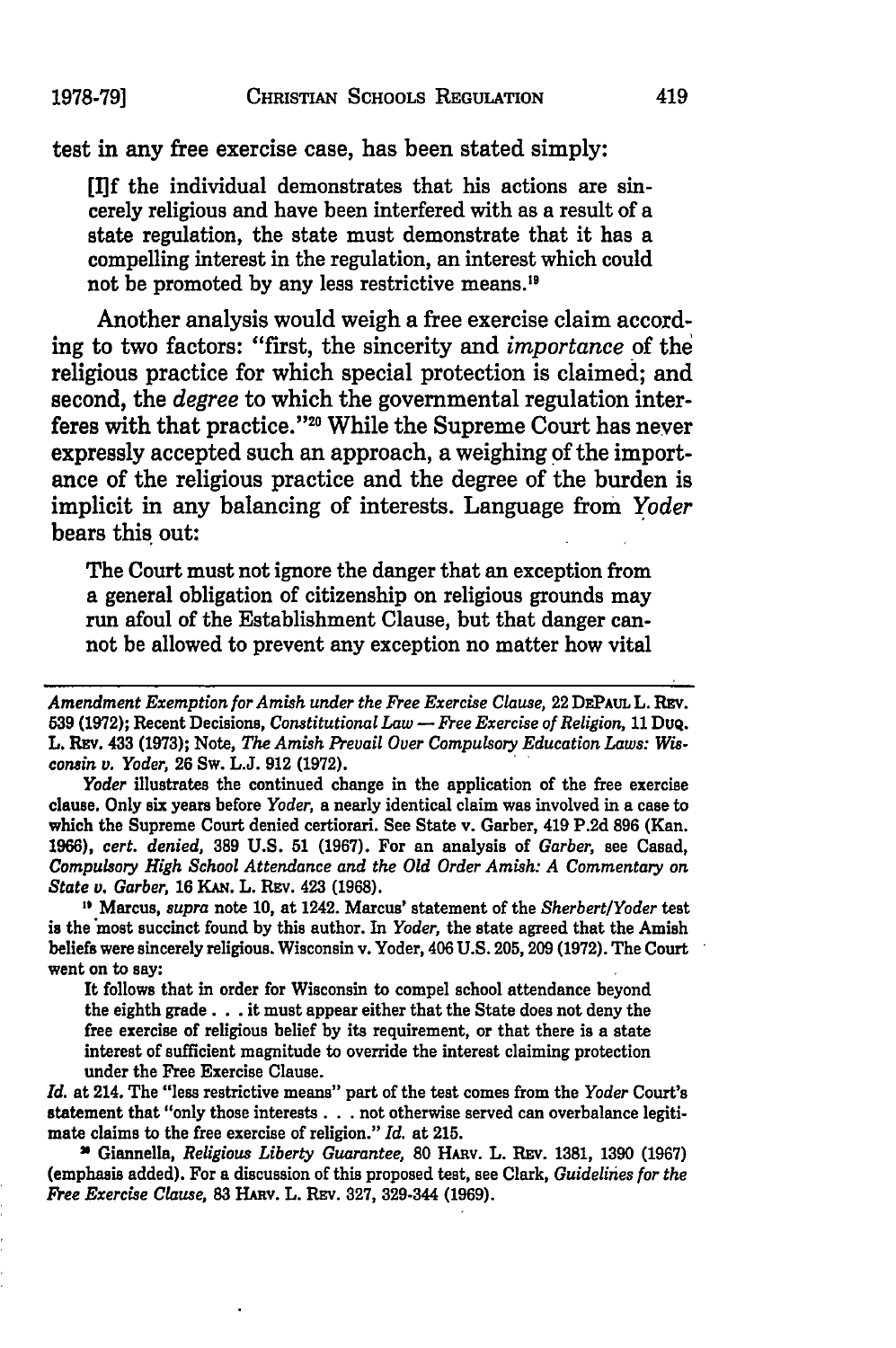it may be to the protection of values promoted **by** the right of free exercise. <sup>21</sup>

The negative implication of this is that the "danger" of violating the establishment clause could prevent an exception which is not "vital," meaning, of course, where there is no real need for protection of the values or practices being burdened **by** regulation. For this reason, the Court in *Yoder* went to great lengths to point out that compulsory school attendance beyond the eighth grade would not merely offend the Amish "subjective" tenets, but would also pose "a very real threat of undermining the Amish community and religious practice as they exist today."<sup>22</sup> Certainly, this high degree of interference with a very important practice justified an "exception from the general obligation of citizenship"<sup>23</sup> and outweighed the potential establishment clause claim. It is imperative that the fundamentalist Christian schools' alleged burden be analyzed in light of these considerations.

While courts have occasionally ruled in favor of state regulation on the ground that the belief underlying the burdened action was not a sincere, religious one.<sup>24</sup> the state in *Hinton* did not dispute the sincerity or religious nature of the plaintiffs' beliefs.<sup>25</sup> Rather, it concentrated on the other two prongs of the test, the interference with free exercise and the state's interest in the regulation.

#### *A. Interference With Free Exercise*

If interference with religion can be found, the state must not only have a compelling interest to justify interference, it must also promote that interest by the least restrictive means. Simplified, the alleged interference in *Hinton* can be viewed at two levels: first, that the parents' right to guide their children

**<sup>21</sup>**406 U.S. at 220-21.

*n Id.* at 218.

<sup>2</sup> *Id.* at 221.

*u See, e.g.,* Brown v. Dade Christian Schools Inc., **556 F.2d 310** (5th Cir. **1977),** *cert. denied,* **98** S.Ct. **1235 (1978)** (racial segregation is not a religious belief); McCartney v. Austin, **293 N.Y.S.2d 188** (Sup. Ct. **1968)** (required polio vaccine not in violation of religious belief of a Catholic). For a criticism of *Brown* see Note, *A Sectarian School* Asserts *Its Religious Beliefs: Have the Courts Narrowed the Constitutional Right to Free Exercise of Religion?,* **32 U. MIum** L. REv. **709 (1978).**

<sup>2</sup> *Hinton,* Brief for Defendants at **5-6.**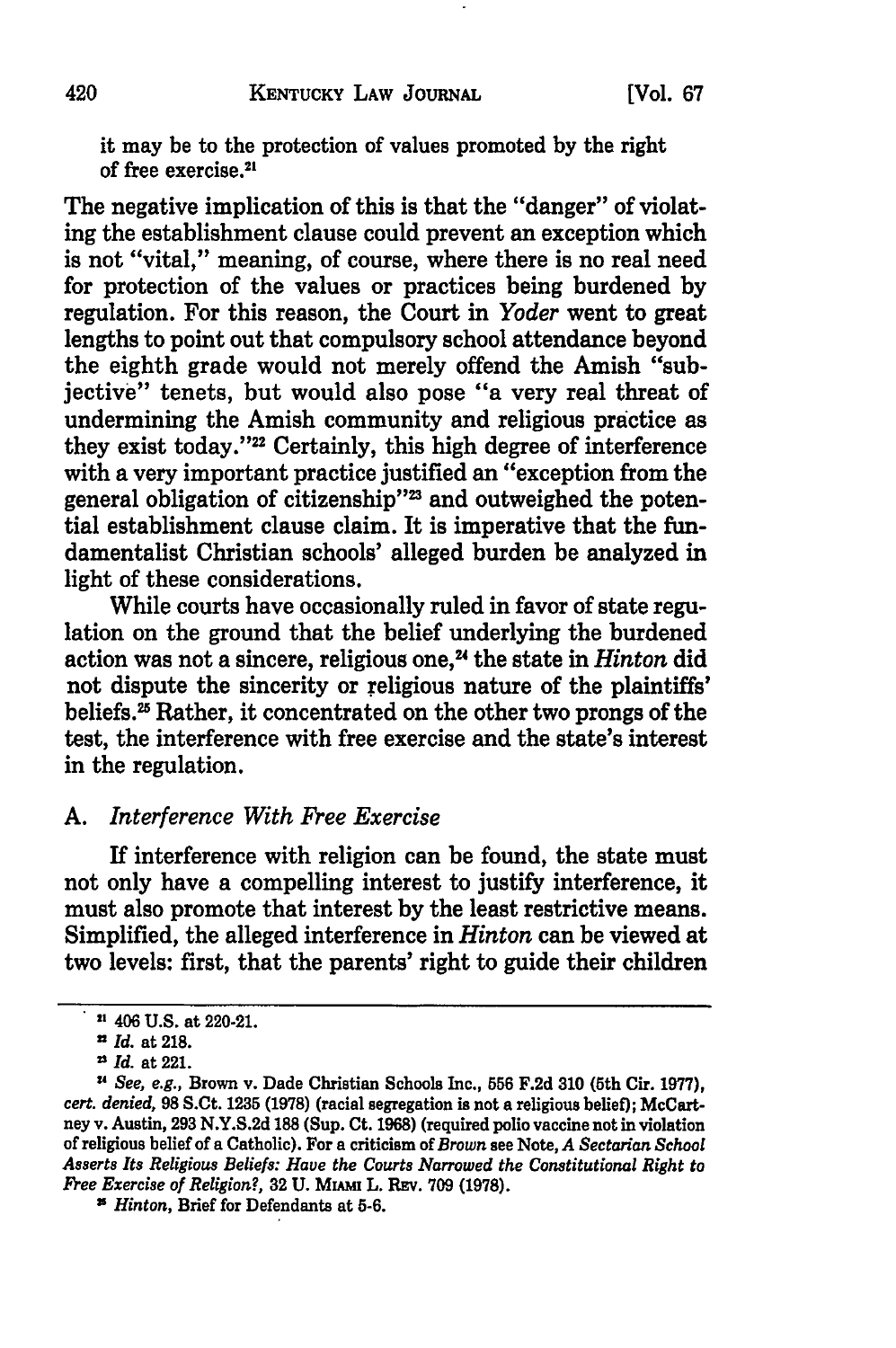**1978-79]**

intellectually and religiously, an important right which has been protected by a long line of cases,<sup>26</sup> had been burdened; second, that their right to do this *without any governmental regulation* had been absolutely denied.

In arguing against *any* governmental regulation, the plaintiffs claimed that their schools were an arm of their religious mission, that they believed in total separation of church and state, and that regulation of their teaching made them choose between following their religious tenets or complying with the regulation. $\mathbf{F}$  Thus, any regulation was a burden on their free exercise, requiring a showing of a compelling state interest.<sup>28</sup> The school's submission to health, fire, and safety standards would seem to be inconsistent with such a claim. The plaintiffs distinguished this type of regulation from the opposed regulations: the health, fire, and safety standards were not directly related to their teaching mission.<sup>29</sup> The state forcefully advanced what the court termed, "[a] worldly view that religious education is severable from secular,"<sup>30</sup> and that the secular function of these schools authorized state regulation.<sup>31</sup> This separation argument was soundly rejected, $32$  as it has been in several cases dealing with aid to religious schools.<sup>33</sup>

2 *Hinton,* Brief for Plaintiffs at 21-22.

*9 Hinton,* Brief for Plaintiffs at 21-22; *Hinton,* Findings of Fact **Nos. 3, 11,** 12, **80,** at **1,** 2, **11.**

n *Hinton,* Closing Arguments at **28-29** (Ball for Plaintiff). The court explained the Plaintiffs' compliance with these standards in a different manner: "Plaintiffs here admit-judicially-the State's overriding interest in maintaining reasonable health, fire and safety standards for all schools." *Hinton* at 2.

*Hinton* at 2.

<sup>11</sup> *Hinton*, Closing Arguments at 41-42 (Combs for Defendant).

**n** *Hinton* at **2-3;** Findings of Fact No. **16,** at **3.**

*" See, e.g.,* Meek v. Pittinger, 421 **U.S.** 349, **365 (1975),** where the Court said, **"lit** would simply ignore reality to attempt to separate secular educational functions from the predominantly religious role performed **by** many **. ..**church-related schools." *See* also **Lemon** v. Kurtzman, 403 **U.S. 602, 634-35 (1971)** (Douglas, **J.,** concurring):

It is well known that everything taught in most parochial schools is taught with the ultimate goal of religious education in mind. Rev. Joseph H. Fichter, **S.J.,** stated in Parochial School: **A** Sociological Study **86 (1958):**

**".... .** Even arithmetic can be used as an instrument of pious thoughts, as in the case of the teacher who gave this problem to her class: **'If** it takes forty thousand priests and a hundred and forty thousand sisters to care for forty million Catholics in the United States, how many more priests and

*N See, e.g.,* Wisconsin v. Yoder, 406 **U.S. 205 (1972);** Everson v. Bd. of Educ., **330 U.S. 1** (1947); Pierce v. Society of Sisters, **268 U.S. 510 (1927).**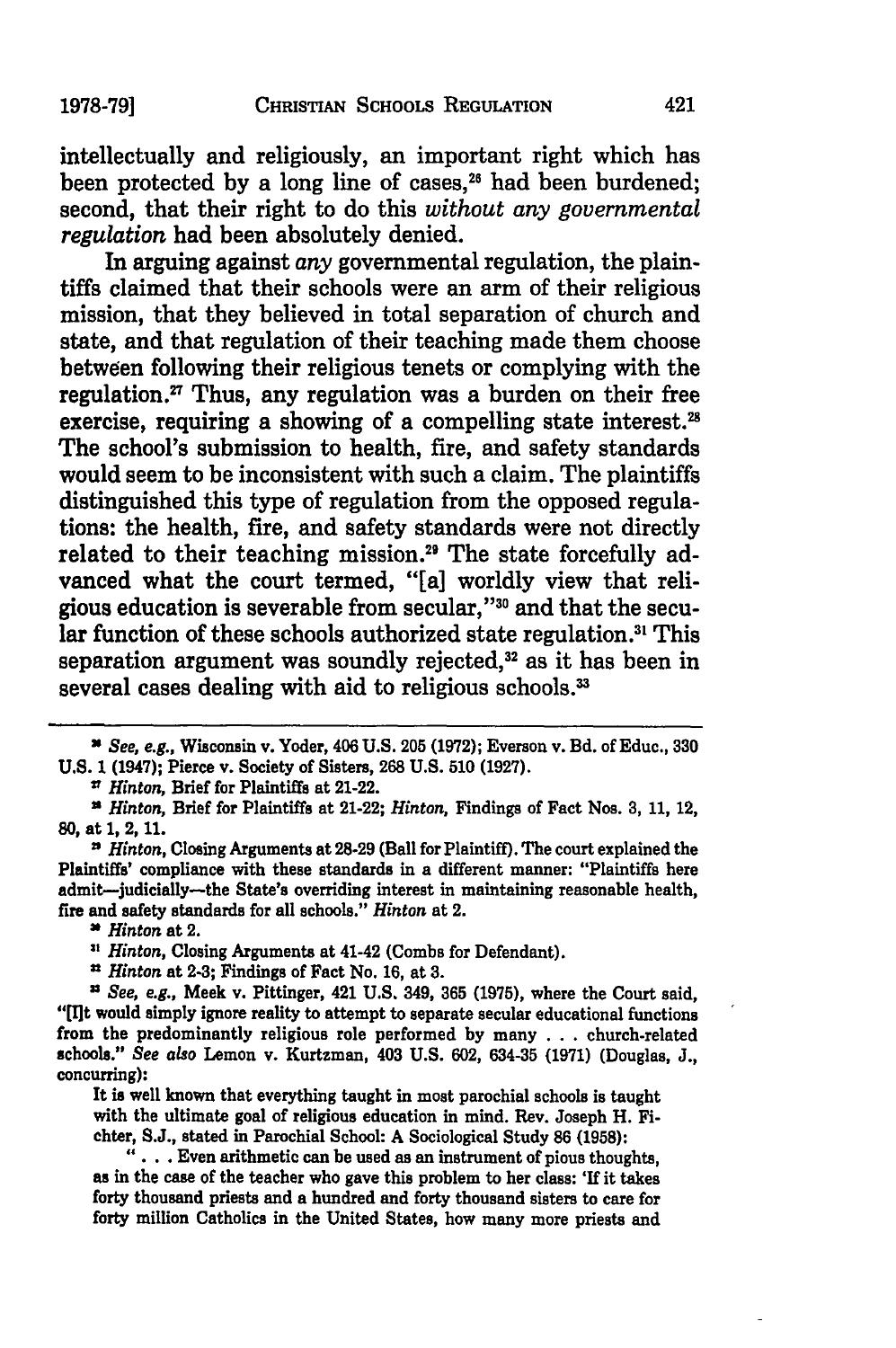#### **KENTUCKY** LAW **JOURNAL**

While it is unclear in *Hinton* how much consideration was given to this argument against *any* regulation, courts faced with such arguments must exercise the utmost caution. Requiring a state to justify with a compelling interest any law dealing with a particular subject merely because of a general belief, however sincere or religious, that there should be *no* law is surely approaching the forbidden logical extreme.<sup>34</sup> For example, a person may assert that his entire life reflects his religious convictions and is a part of his religious mission. If accepted, that assertion could require a state either to justify with a compelling interest any law affecting that person or to exempt him from that law. Such an extreme result cannot be tolerated, even in the name of religious freedom. Thus, the ultimate solution in *Hinton* should not have rested upon general arguments against any form of regulation; the analysis should have focused instead on the actual burdens imposed by these particular regulations. The fundamentalist schools, probably anticipating such an argument, did attempt to prove that the specific regulations discussed below were actual, significant burdens on their free exercise of religion.

## *1. The Teacher Certification Requirement*

The schools claimed that the teacher certification requirement interfered with their actual teaching in two ways: first, that there were few teachers available who had a Bachelor's degree, as required by the state, and who met the religious standards of these schools;<sup>35</sup> and second, that the schools could not afford to hire teachers with Bachelor's degrees."

The state characterized the first argument as a merely

sisters will be needed to convert and care for the hundred million non-Catholics in the United States?'

*<sup>1</sup> See* note **13** *supra* for a brief discussion of one problem that could be caused **by** such an extreme position.

<sup>&</sup>lt;sup>35</sup> *Hinton*, Brief for Plaintiffs at 28; *Hinton*, Brief for Defendants at 12 (quoting testimony of Rev. Goodell of the Frankfort Baptist Tabernacle, in *Hinton,* transcript vol. **I, 26-28).** These standards include a belief that the person will go to heaven when he dies, a strong belief in separation of church and state, and abstinence from drinking, smoking, using profanity, and following "the world's standards of dress and conduct." *Hinton,* Brief for Defendant at 11-12 (quoting testimony of Rev. Goodell, in *Hinton,* transcript vol. **I, 16-17).**

**<sup>31</sup>***Hinton,* Brief for Defendants at 12 (quoting testimony of Rev. Goodell, in *Hinton,* transcript vol. **I, 26-28).**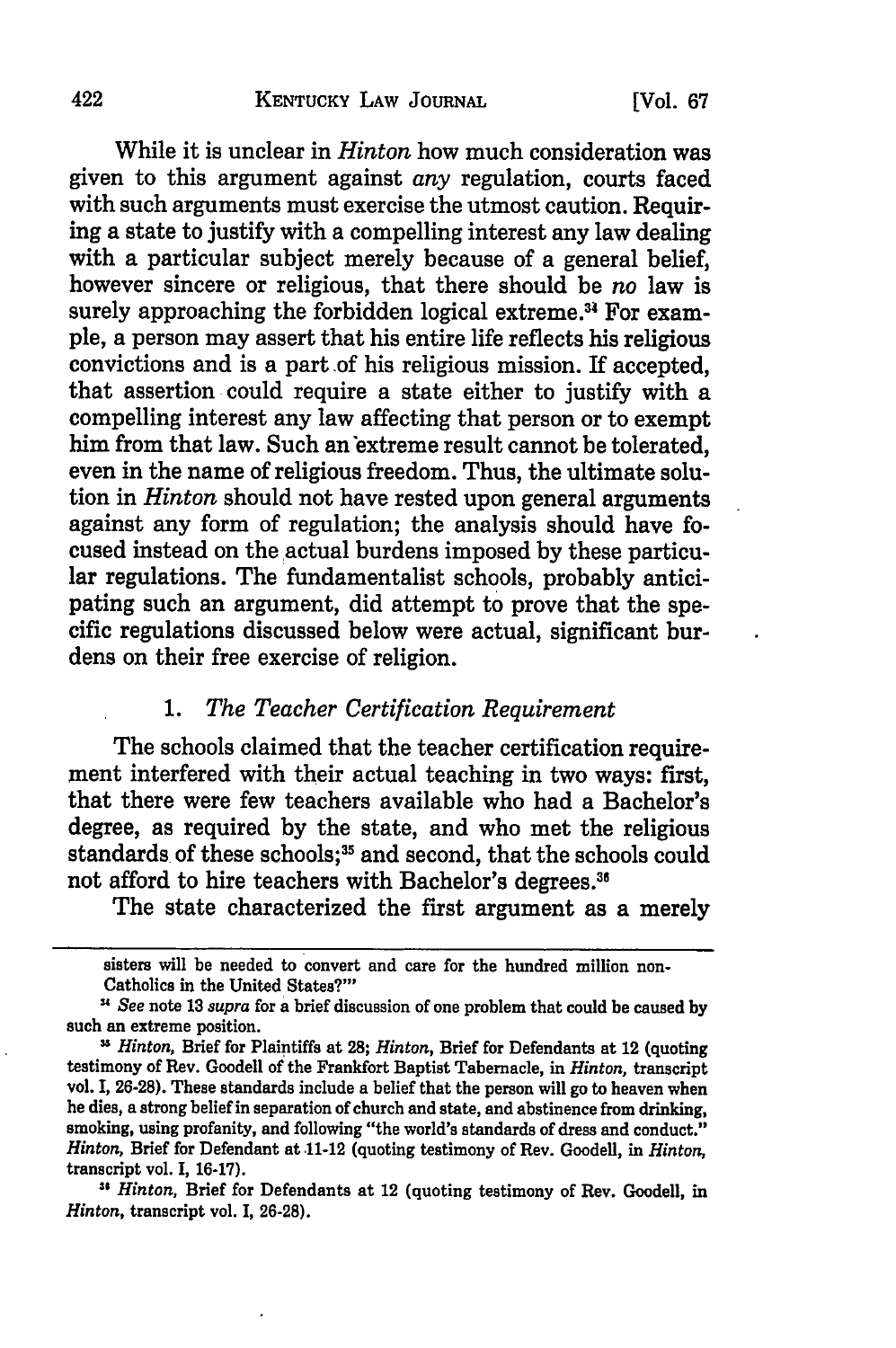speculative "fear. **. .** which so far has not been borne out by experience."<sup>37</sup> Without some evidence that the plaintiffs' fear was justified, the court could not base its decision on such speculation and apparently did not do so.<sup>38</sup>

The second argument was a bit more persuasive. While the Supreme Court has held that a purely financial burden will not support a free exercise claim,<sup>39</sup> in *Hinton* the claim was that the financial burden was so severe as to be prohibitive; not only would it cost the schools money to comply with the regulation, it would cost them so much that they could not operate and thus would not be able to exercise their religious beliefs. Surely such a burden, if proven, would weigh heavily in a balancing test.

The court accepted the financial argument, to a degree, saying: "Compliance . . . would be financially impossible for some of the [schools]."<sup>40</sup> Still, since compliance would not be impossible for *all* the schools, a portion of the holding must have been based upon the plaintiffs' general opposition to all regulation of their teaching.<sup>41</sup>

### 2. *The Textbook Approval Requirement*

The plaintiffs also claimed that the textbook approval requirement interfered with their actual teaching because some of the approved texts omitted materials which their religion required them to teach, while others included material to which they were religiously opposed.<sup>42</sup> The state countered, saying that the schools were not required to teach all material contained in the texts and could cure omissions by using supplemental texts, which would require no approval.43 More sig-

*"Hinton,* Findings of Fact No. 6, at 2 (emphasis added).

**'1** For a discussion of this general opposition, *see* notes 26-34 and accompanying text *supra.*

*"Hinton,* Findings of Fact No. 60, at **8.**

**<sup>&</sup>quot;** *Id.* at 13.

**n** There is no mention in the court's opinion or in its **81** separate findings of fact of a shortage of teachers.

**<sup>&</sup>quot;** Braunfeld v. Brown, **366** U.S. 599, 605-06 (1961).

<sup>&</sup>quot; *Hinton,* Brief for Defendants at **15.** KRS § 156.445 (1971) requires approval of basal texts only. The fact that objectionable material is in some of the required texts is important, however, even if it is not taught, since the students would have ready access to it. One possible, though certainly not perfect, solution would be for the schools to "black out" objectionable material.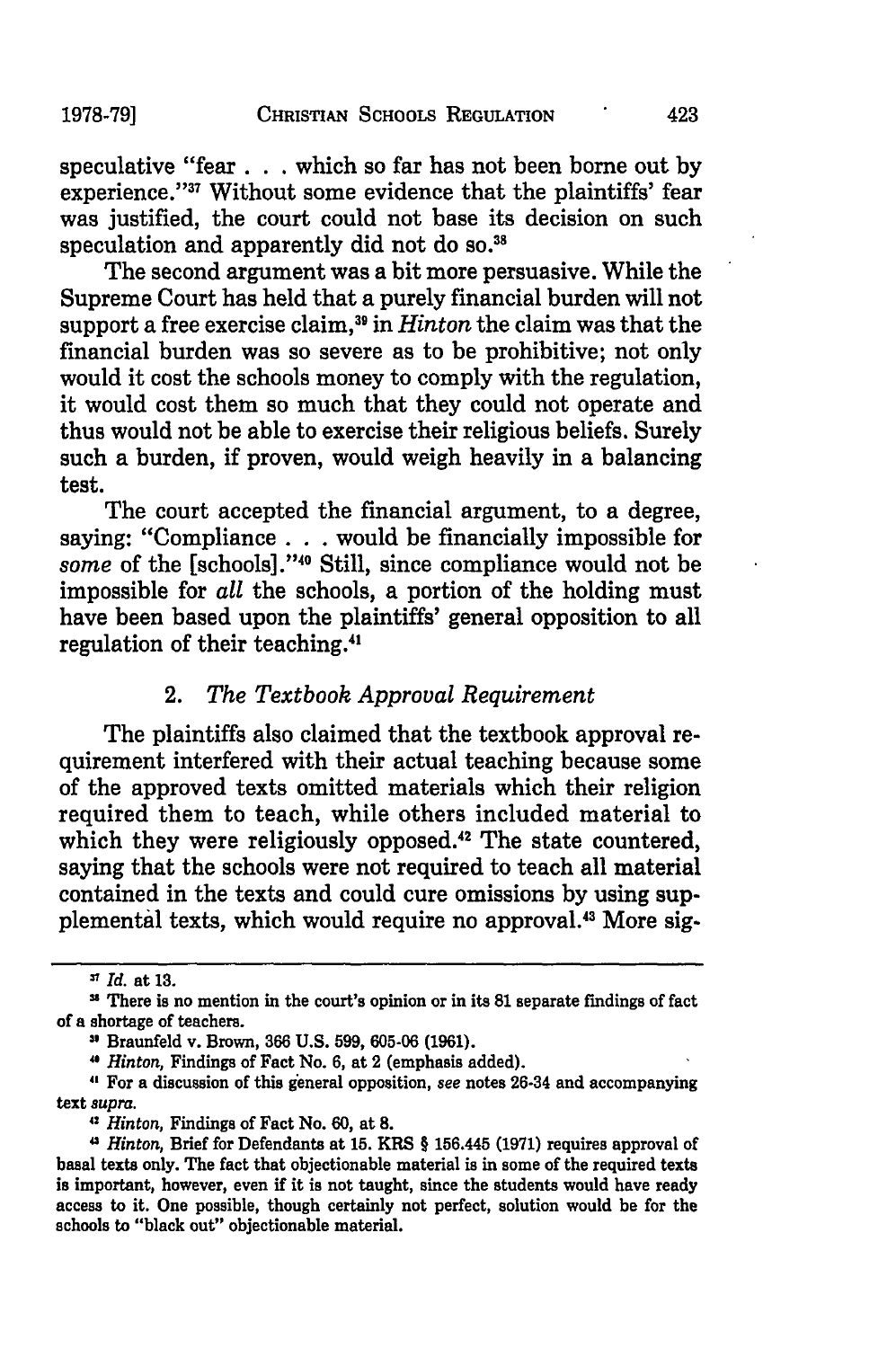nificantly, the textbook commission had a flexible policy of adopting alternative texts not on the list, a policy of which these schools had not attempted to take advantage." Thus, the only burden the plaintiffs showed in *Hinton,* beyond their general opposition to any regulation of textbooks, was that they would have to submit their textbooks for approval, to go through a process to have them approved. Certainly this small burden should not weigh too heavily in any balancing test, unless and until such texts have been submitted and rejected. Such a burden is much less than the financial one claimed with respect to teacher certification. Note that the burden there could, conceivably, cause the demise of at least some of the schools. Thus, if proven to exist, that burden is surely a great one. On the other hand, the burden of merely submitting textbooks for approval is a light one, especially so in light of the flexible policies of the state.

#### 3. *Curriculum Requirements*

The fundamentalist schools, while agreeing to offer proof that they were teaching all the basic subjects,<sup>45</sup> balked at the state's imposition of curriculum requirements in the form of "Carnegie Units."46 This constitutional challenge should not have succeeded in *Hinton* because the required curriculum plan in Kentucky leaves plenty of time for religious schools to teach whatever they desire.47 However, separate classes in religion are not even taught in these schools, "rather religious doctrines and examples are interwoven with all other sub-

**<sup>&</sup>quot;** *Hinton,* Brief for Defendants at 14. A statute mandating that a satisfactory text not be rejected solely because it contains elements of religion is scheduled to take effect July 1, 1979. KRS § 156.445(2) (Supp. 1978). The officials involved appear willing to implement the spirit of this statute immediately. *Hinton,* Brief for Defendants at 14- 15.

*<sup>4&</sup>quot; Hinton,* Findings of Fact No. **33,** at 5.

*<sup>11</sup> Hinton,* Brief for Defendants at 16. The state requires that secondary schools give each student **10** units of instruction in required courses. This translates to an average of two and one half hours per day, if the student spends the traditional 4 years in secondary school. The only requirement for non-secondary schools is that the basic subjects be taught. *Id.* The schools have agreed to teach these basic subjects. *Hinton,* Findings of Fact No. **33,** at **5.**

<sup>&#</sup>x27;47 Kentucky's curriculum requirements differ in this respect from those involved in State v. Whisner, **351 N.E.2d 750** (Ohio **1976).** The Ohio Supreme Court in *Whisner* struck down a curriculum plan which allocated practically the entire school day **to** secular subjects. *Id.* at **765.** For an analysis of the case, *see* Note, *supra* note **6.** *See* note 46 *supra* for a discussion of Kentucky's curriculum requirments.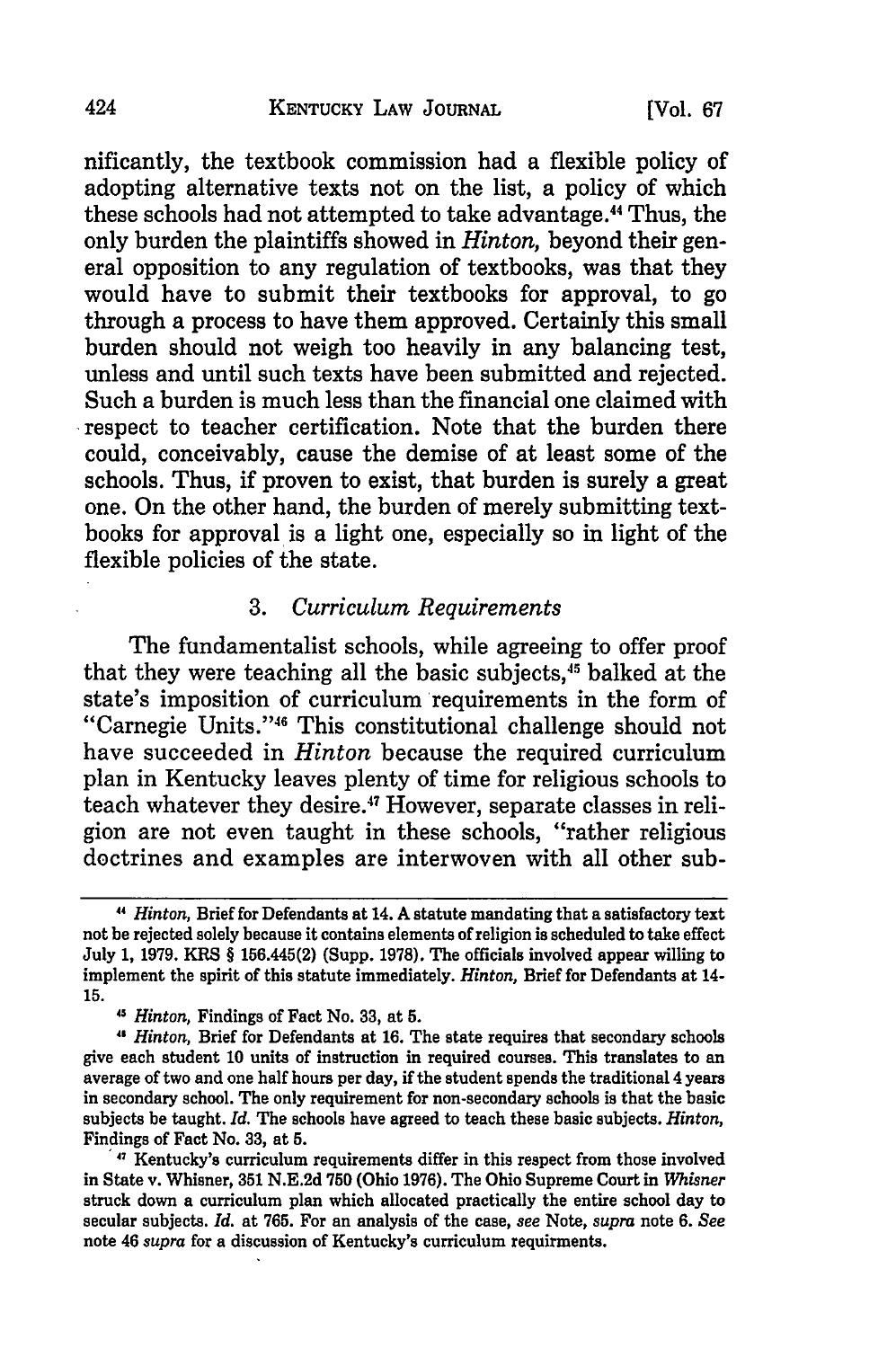jects."48 Since these plaintiffs claimed that their religious mission is *teaching* secular as well as religious subjects, any curriculum plan could be said to interfere with that mission. Such an argument goes too far toward making *any* regulation a burden on religion. When the bulk of the school day is available for the schools to teach what they wish and when religious teachings can be interwoven with certain subjects that are required by the curriculum, the burden on religion seems minimal.

The state pointed out that several fundamentalist churches-Seventh Day Adventist, Disciples of Christ, and Southern Baptist-and Catholics have been operating schools completely within the teacher certification, curriculum, and textbook requirements without being burdened.<sup>49</sup> Further, two of the plaintiff schools had been approved without any noticeable "interfer[ence] with their religious freedom."<sup>50</sup> Although the fact that most church schools can operate within these requirements without feeling burdened does not inevitably lead to the conclusion that all church schools can do so, this fact should cause courts to be more skeptical when a burden is alleged. The courts should require the schools to prove a specific, significant burden. In *Hinton,* that burden simply was not proven.

#### *B. The State's Interest in Education*

If the party advancing a free exercise claim proves a significant burden, the *Sherbert/Yoder* test requires a state to justify its law by showing a compelling state interest.€5 *Yoder* held that "only those interests of the highest order and those not otherwise served can overbalance legitimate claims to the free exercise of religion."52 Even the most staunch advocates of parental rights and freedom of religion agree that, at some point, the state may circumvent the parents in order to protect the chil-

*<sup>&</sup>quot; Hinton,* Findings of Fact No. **16,** at **3.** Even accepting the plaintiffs' argument that teaching secular subjects is also a part of their exercise of religion, the Kentucky curriculum requirements surely do not pose a significant burden, particularly since these schools have agreed to teach the basic subjects.

*<sup>&</sup>quot; Hinton,* Brief for Defendant at **17-18;** *Hinton,* Closing Arguments at 44 (Combs for Defendant).

*Hinton,* Closing Arguments at 44 (Combs for Defendant).

<sup>&</sup>quot; See text accompanying note **19** *supra* for this balancing test.

Wisconsin v. Yoder, 406 **U.S. 205,** 215 **(1972).**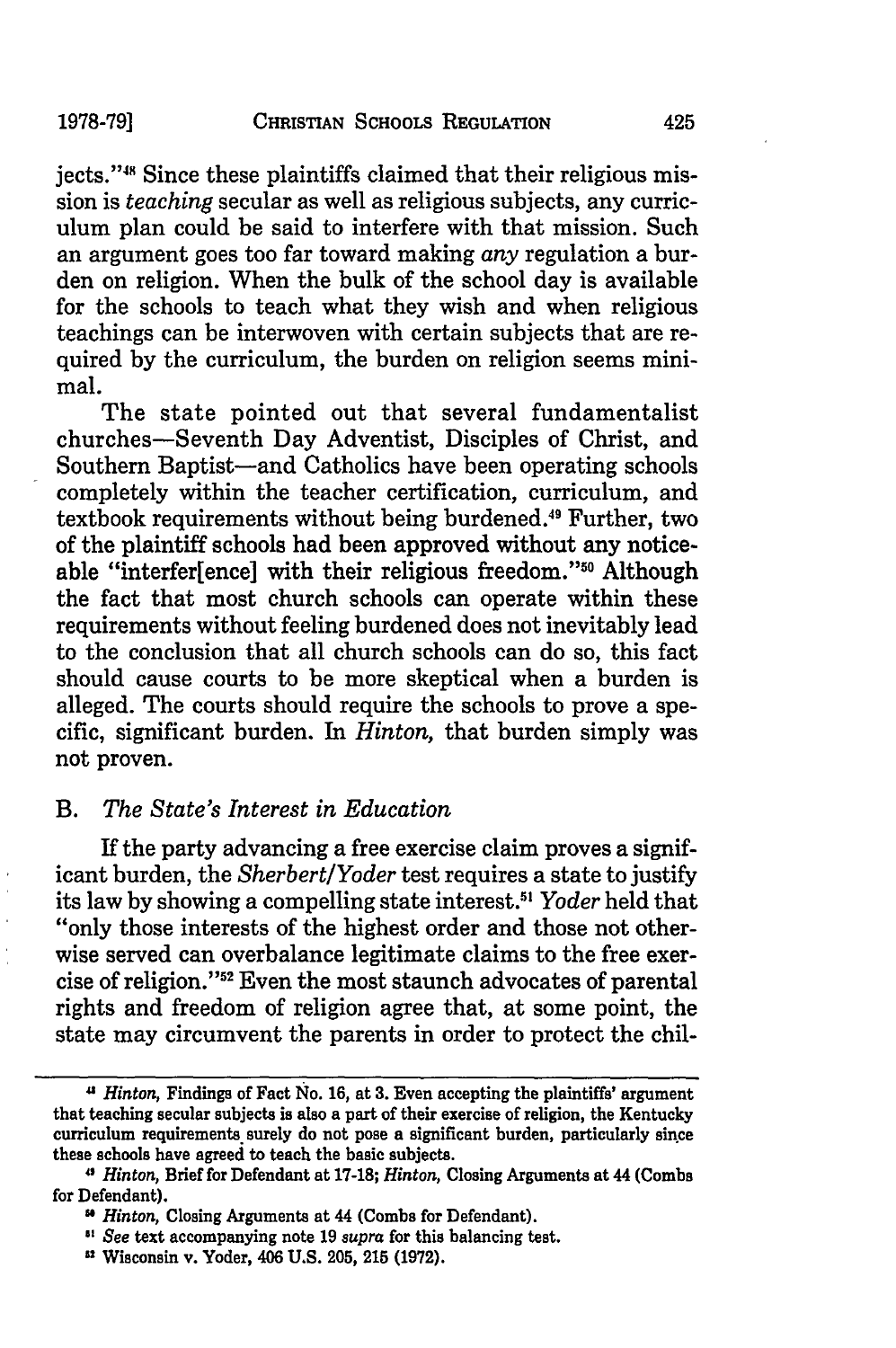dren.5 " The *Yoder* Court accepted the proposition that the state has an important interest in "some degree of education" to prepare children both to participate in our political system and to be self-supporting members of society.<sup>54</sup>

Earlier cases, while recognizing the rights of parents to send their children to private schools, have consistently accepted a state's right to regulate those schools reasonably. **s** The fundamentalist schools in *Hinton* argued that the specific regulations did not advance any compelling interest because the state had not proven any relationship between the regulations and the goal of a quality education.<sup>56</sup>

While the state failed to *prove* that these regulations ensure quality education, the reason is obvious: such a showing is impossible. As one scholar discovered in analyzing attempts to evaluate teaching materials, "[I]t is not presently possible to measure improvement in learning."<sup>57</sup> If "quality education" is defined as something more than mere "learning" the problem increases in complexity. And if "teacher competence" is defined as the ability to educate children, the difficulty in measuring the quality of a teacher is equally clear.<sup>58</sup> If the state is required to prove with empirical evidence that its regulations advance the compelling interest of education, it simply cannot do so.

Still, there are some things that can logically be assumed

*m Hinton,* Brief for Plaintiff at **27-31.** The court agreed: "[Tihe evidence taken in this case fails to demonstrate more than a scintilla of 'colorable state interest' subserved **by** [these regulations]." *Hinton* at **1.**

*See, e.g.,* Marcus, *supra* note **10,** at **1230. The** recent tragedy at Jonestown, Guyana, where members of a religious sect poisoned their children and then themselves, indicates the need for state intervention at some point. The question is: When is that point reached?

**<sup>&</sup>quot;** Wisconsin v. Yoder, 406 **U.S. 205,** 221 **(1972).** For an analysis of the state's interest in education, see Riga, *supra* note **10,** at 460.

*uSee, e.g.,* Bd. of Educ. v. Allen, **392 U.S. 236 (1968);** Everson v. Bd. **of** Educ., **330 U.S. 1** (1947); Pierce v. Society of Sisters, **268 U.S. 510 (1925).** Even in Lemon v. Kurtzman, 403 **U.S. 602 (1970),** a case relied upon heavily **by** the *Hinton* plaintiffs in their establishment clause claim, the Court acknowledged that "[a] State always has a legitimate concern for maintaining minimum standards in all schools it allows to operate." *Id.* at **613.**

**<sup>57</sup>** Jacobs, *Quality Control for Instruction Materials,* 12 HARv. **J.** LEois. **511, 550 (1975).**

<sup>&</sup>lt;sup>58</sup> Teachers are beginning to challenge certification requirements as being unrelated to teaching ability. *See, e.g.,* Georgia Ass'n of Educators v. Nix, 407 F.Supp. 1102 (N.D.Ga. **1976);** United States v. North Carolina, 400 F.Supp. 343 **(E.D.N.C. 1975).**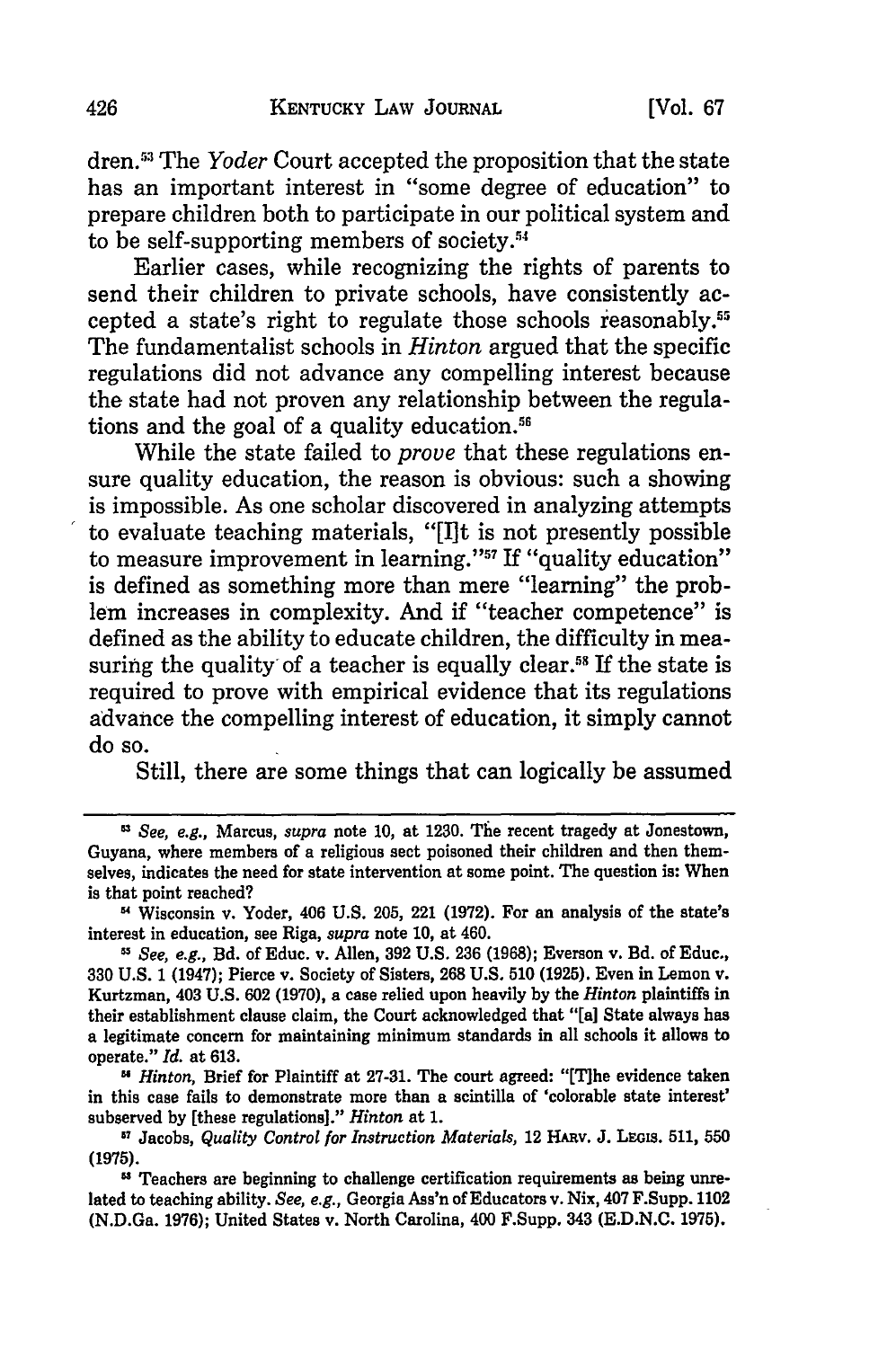without empirical evidence.<sup>59</sup> It can be assumed that a textbook approved as thoroughly covering an important subject will be a better teaching aid than no textbook, or one which does not thoroughly cover the material. It can also be assumed that a teacher with a college degree will in almost all cases be a better teacher than one with little or no education. The teacher with a college degree, has, at the very least, demonstrated the mastery of certain basic skills.<sup>60</sup>

So despite the court's finding that "there is no empirical, demonstrable, or reasonable casual connection . . . between the State's requirements and. **. .** the guaranteeing of quality education,"<sup>61</sup> there is a *logical* connection. Coupled with the state's interest in education and the difficulty in measuring education, this logical connection should weigh heavily in the balance. Saying that a state must prove that a regulation is necessary to advance a compelling interest is a fine theory but, under these particular facts, difficult to apply. The regulation may be imperfect, but without it the state has no assurance whatsoever that its interest is being protected.<sup>62</sup> Thus, it is the only means to ensure a compelling governmental interest.

### **11.** STANDARDIZED TESTS As AN ALTERNATIVE To **REGULATIONS**

The plaintiffs in *Hinton* argued successfully that the use of standardized tests sufficiently satisfies the state's interest in education, that the state should "taste the pudding. **. .** without fussing so much about the recipe."<sup>63</sup> This reasoning ignores a growing body of evidence against the value of such tests.<sup>64</sup>

<sup>&</sup>lt;sup>5</sup> Surely church leaders would agree whole-heartedly.

**<sup>0</sup>** Undoubtedly, more correlation would exist if math teachers were required to have math degrees, history teachers to have history degrees, etc., but that would be more of a burden on private schools. The state has not chosen to go that far, although schools could do so voluntarily.

*<sup>&</sup>quot; Hinton,* Findings of Fact No. **70,** at **10.**

*<sup>&</sup>quot;See* notes **63-72** and accompanying text *infra* for a discussion of the plaintiffs' suggested alternative protection.

*<sup>&</sup>quot;3 Hinton,* Brief for Defendant at 20 (quoting Dr. Erickson, witness for the plaintiffs). The court agreed. *Hinton* at 2.

*<sup>&</sup>quot; See, e.g., Report of the NEA Task Force on Testing,* **1975,** in **STANDARDIZED TESTING ISSUES: TEACHING PERSPECTIVES 81 (1977) (republished on microfiche by Educ.** Research Info. Center [hereinafter cited as ERIC], catalog no. **ED** 146 **233).** "Throughout its study the Task Force has been especially impressed with the depth of feeling and the weight of evidence against group standardized tests as reliable/valid measures of achievement and intelligence." *Id.* at **83.**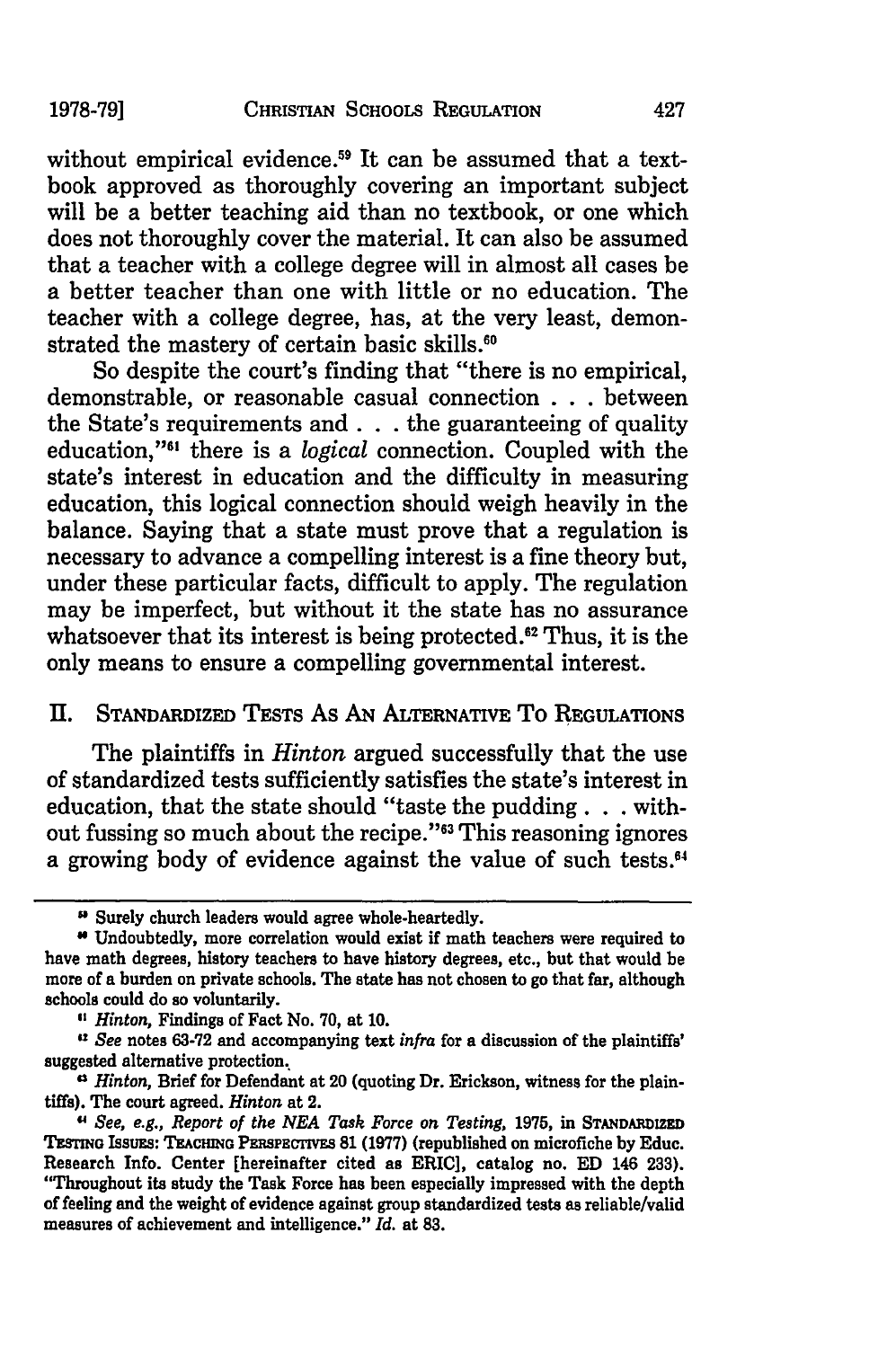#### KENTUCKY LAW JOURNAL

Further, it ignores the state's protest that standardized'tests could only "be given after the fact, and low scores might reflect needless, and possibly irreparable educational failure."<sup>65</sup> Standardized tests do not measure education. They measure "little more than the ability to recall facts, define words, and do routine calculations. **. .,** mak[ing] almost no provision for evaluating a student's ability to estimate or measure real things-important skills needed for functioning as workers and citizens." 6 Since the *Yoder* Court accepted the proposition that the state has an interest in education because of the need for "workers and citizens,"67 it should be clear that standardized tests cannot satisfy the state's interest. While it may be argued that teacher certification, approved textbooks, and a required curriculum do not ensure functioning "workers and citizens," the logical connection between such state requirements and the state purpose-functioning "workers and citizens"-indicates that the state's requirements are more nearly related to the state purpose than is an achievement test.

Even if the standardized tests did measure important skills, they still would not be a valid indicator of a school's performance in teaching since "as much as 80 percent of the variation in pupil achievement across schools (equal to a correlation of about  $+0.90$  can be accounted for by [socioeconomic] factors."<sup>68</sup> Thus, the make-up of the student body plays a much larger role in test scores than the performance of the school. Further, the use of standardized tests as a means of accrediting private schools provides an inherent incentive for those schools to discriminate in admissions against those who traditionally do poorly on such tests-the poor and the cultural minorities.<sup>69</sup>

**<sup>1</sup>** *Hinton,* Brief for Defendants at 21.

<sup>&</sup>lt;sup>45</sup> McKenna, *What's Wrong With Standardized Testing?* in STANDARDIZED TEST-**ING ISSUES: TEACHING** PERSPECTivEs **7, 8 (1977)** (republished on microfiche by ERIC, catalog no. ED 146 **233).**

*o, See* text accompanying notes 14-16 *supra* for a discussion of *Yoder.*

<sup>&</sup>quot; Soar & Soar, *Problems in Using Pupil Outcomes For Teacher Evaluation,* in STANDARDIZED TESTING ISSUES: TEACHING PERSPECTIVES 53, 53 (1977) (republished on microfiche **by** ERIC, catalog no. **ED** 146 **233).**

<sup>&</sup>lt;sup>1</sup> The fact that these groups do poorly on standardized tests is virtually undisputed. *See, e.g.,* McClung, *,Competency Testing: Potential For Discrimination,* **11 CLEARINGHOUSE** L. **REV.** 439 **(1977);** Mercer, *Sociocultural Factors in the Education of* **Black and Chicano Children, in STANDARDIZED TESTING ISSUES: TEACHERS PERSPECTIVE 67 (1977) (republished on microfiche by** ERIC, **catalog no. ED** 146 **233); Pascale,** *The Impossible Dream: A Culture-Free Test,* **(1971) (republished on microfiche by** ERIC, **catalog no. ED** 054 **217).**